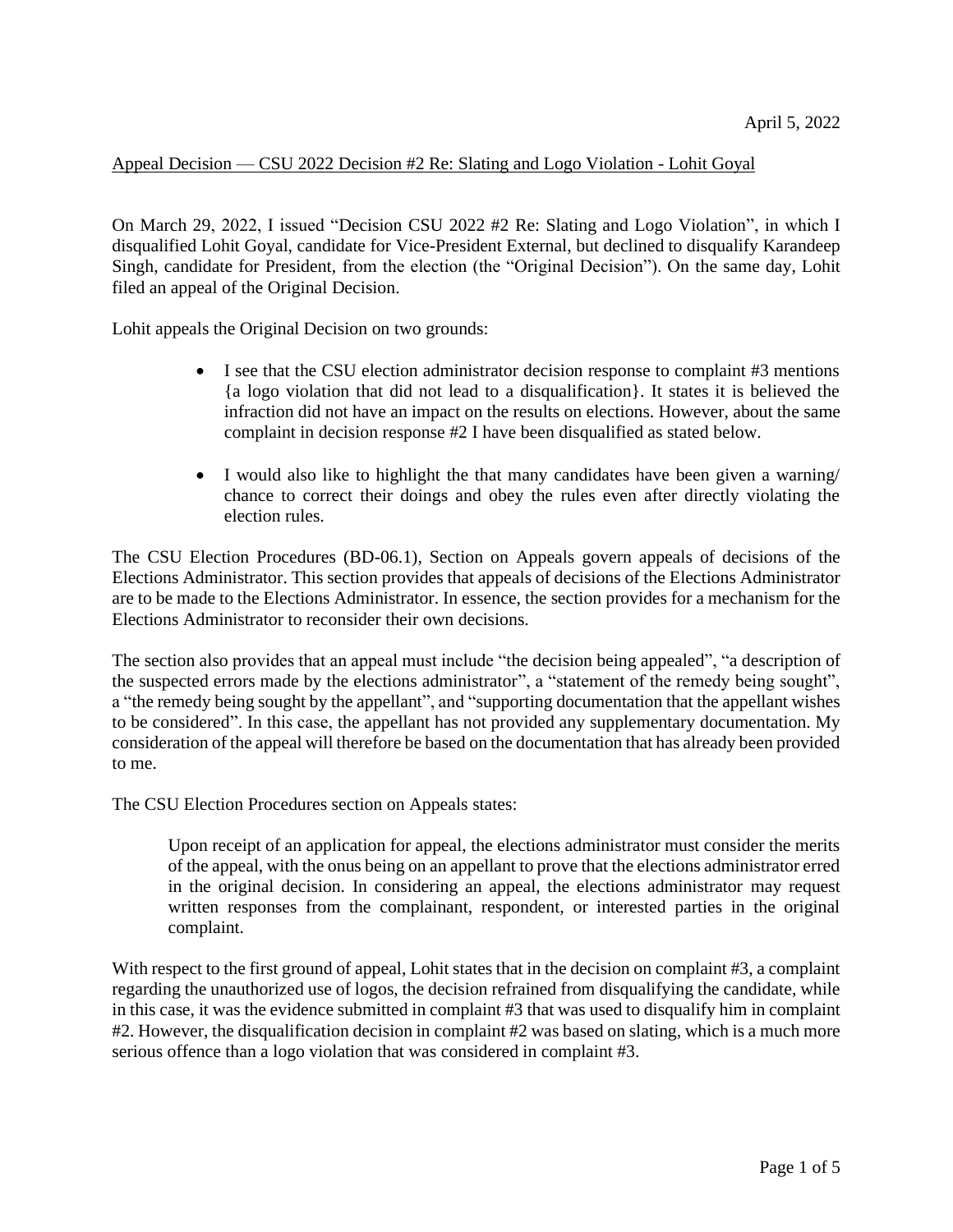With respect to the second ground of appeal, Lohit claims that other candidates received warnings for their misdemeanours. Indeed, this is the case, however, there are some violations that warnings are provided for and others that are not. The inappropriate use of a logo is a lesser election violation and thus often is merited with a warning during the campaign, whereas slating is deemed a serious offence, as I informed the candidates during the candidate orientation session.

Considering the whole of the appeal, I find that the appellant has not discharged their onus of proving that the Elections Administrator erred in determining that Lohit engaged in violations of the election regulations, and that such violations were of sufficient magnitude to warrant disqualifying Lohit from the election. Accordingly, I decline to reverse or alter the Original Decision.

Hon <u>Haup</u>h

Ron Laufer Elections Administrator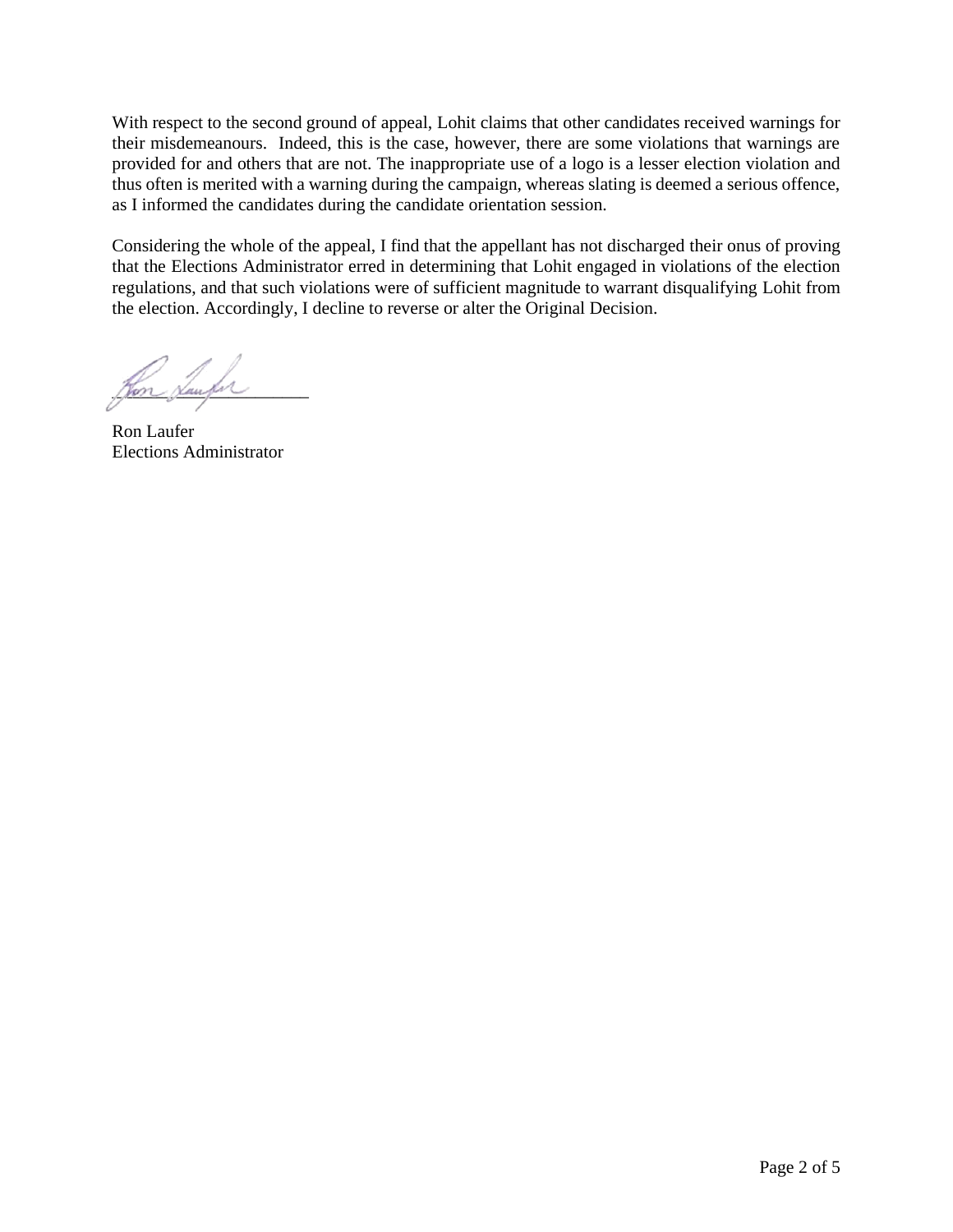## **Appeal from Lohit Goyal**

I would like to formally appeal to the disqualification dated March 29, 2022 by CSU election administrator on complaint #2.

I see that the CSU election administrator decision response to complaint #3 mentions

"*The post in question is seemingly the creation of a non-candidate. Nevertheless, this kind of campaigning is not permitted under the CSU rules. However, candidates that committed logo infractions were provided warnings throughout the campaign and after the campaign is complete, there is little I as Election Administrator can do with regard to sanctions, other than disqualifying candidates. Given the fact that I've only been made aware of this violation after the election has been completed, I will not issue any sanction at all as I don't believe this infraction had an impact on the results of the election. Given this, the complaint is dismissed."*

It states it is believed the infraction did not have an impact on the results on elections. However, about the same complaint in decision response #2 I have been disqualified as stated below.

CSU election administrator decision response #2 mentions

*"However, a separate complaint was received (Complaint #3), not about slating, but about the unauthorized use of the Capilano University logo. It included a screenshot of an Instagram post that was shared by Lohit (see Appendix 1). This post was created by an individual supporting both Lohit and Jashan. This post, in and of itself is a clear example of slating. While Lohit did not create the post that campaigns for both Jashan Brar and Lohit, Lohit did choose to amplify it by reposting it. I repeated on numerous occasions during the candidate orientation meeting that slating is taken very seriously and is a serious offence. While looking at the evidence of concerns regarding possible slating together with this clear example of slating in Appendix 1, I have no choice but to disqualify candidate Lohit Goyal. I do not have sufficient evidence to do the same for Karandeep Singh.* 

*Regarding the allegation that Karandeep Singh used the CSU logo in an unauthorized manner on his campaign material.* 

*CSU Procedure BD-06.1 states:* 

*The following forms of campaigning are prohibited: ... (e) using the logo of the Capilano Students' Union, Capilano University, or a national or provincial student organization, or of any of their services, divisions, departments, or student groups, so as to suggest an organization's endorsement of the candidate's campaign;* 

*It is plain and obvious that Karandeep used the CSU logo on his Instagram profile and he admits to the fact. This is a violation of the above-mentioned campaign procedures. Indeed, I did issue warnings to a few other candidates that made the same kind of violation and required them to remove them immediately, but I was not made aware of each of the candidates' violations. Given the fact that I've only*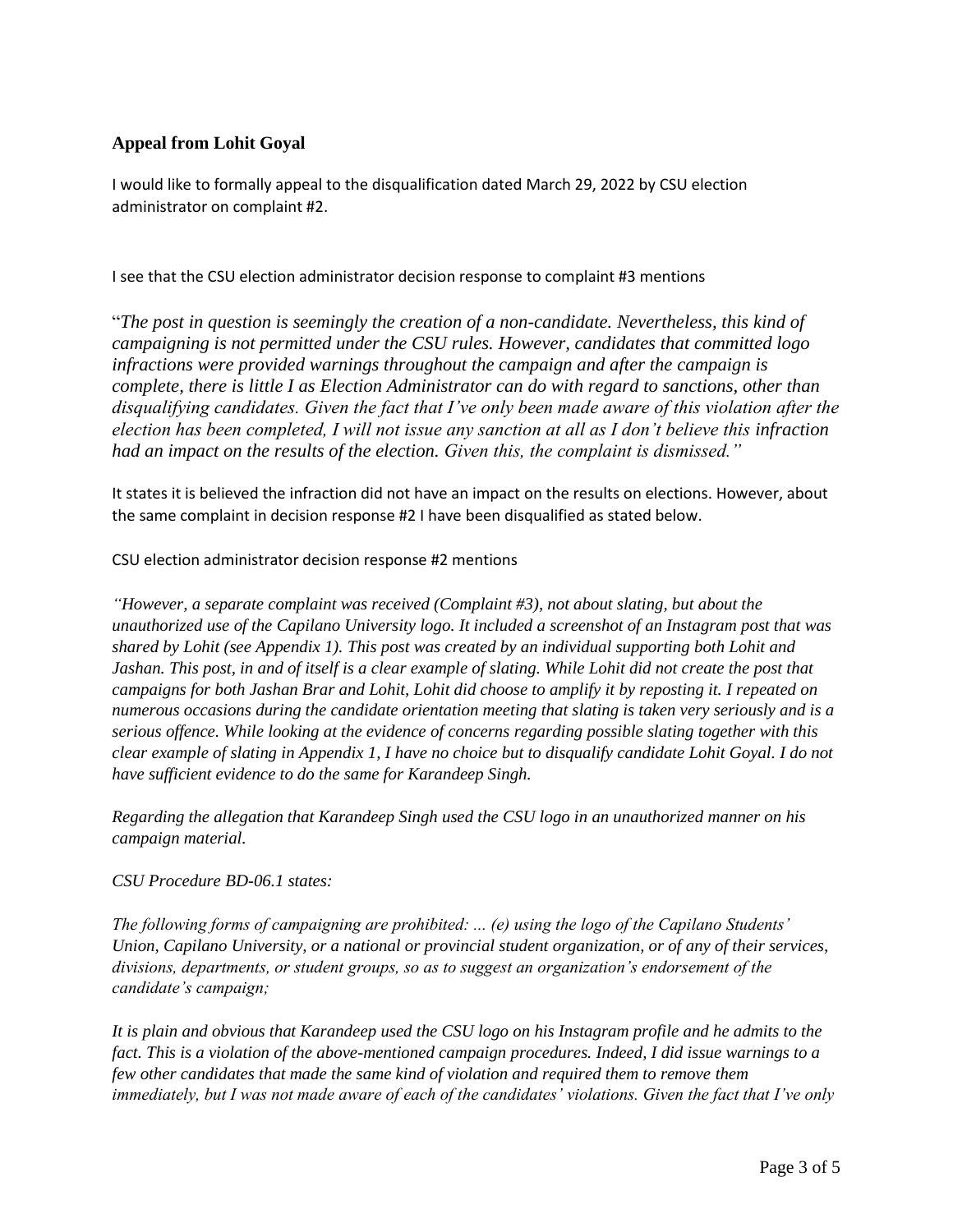*been made aware of this violation after the election has been completed, I will not issue any sanction at all as I don't believe this infraction had an impact on the results of the election."*

I am unsure why CSU election administrator decision #2 disqualifies me while CSU election administrator decision #3 states I may not have had any impact on the results of the election. The complaint in both the decisions is same but the final decision varies.

I would also like to highlight the that many candidates have been given a warning/ chance to correct their doings and obey the rules even after directly violating the election rules.

It is clear from the Appendix 1 in the decision report by CSU Election administrator, the post is posted by a non-candidate and just reposted by me about 3.5hours (17 March, 2022 at 1:33 pm) before the election result.

On the other hand, other candidates used Capilano University logo on their social media post or accounts even after knowing it is against the election rules. Yes, they were notified about it on 16 March 2022 by CSU Election Administartor to remove it immediately. But the Capilano University logo was on other candidates' social media for close to 24 hours, as most candidates had it up on the 15 March, 2022 and removed it only by late 16 March, 2022. All these candidates were given a chance to correct it.

Since I was not among the ones violating it, I never received any warning email. I believe it was only sent to candidates who were used the logo at first.

How is it fair that I be disqualified for a less violating act than other candidates who violated the election rules directly for close to 24 hours and instead of being disqualified given a warning/chance to correct their doing, but I who just reposted a post created by a non-candidate without violating anything on my own social media account, no warning email sent be disqualified.

I would like to ask a question, what would have impacted the election result more?

The use of Capilano University logo on candidate's social media for close to 24 hours or repost of a post by non-candidate for just 3.5hours.

Note: I would like to state that no warning email about removal or use of Capilano University logo was sent to me at any time or date by CSU or CSU election administrator.